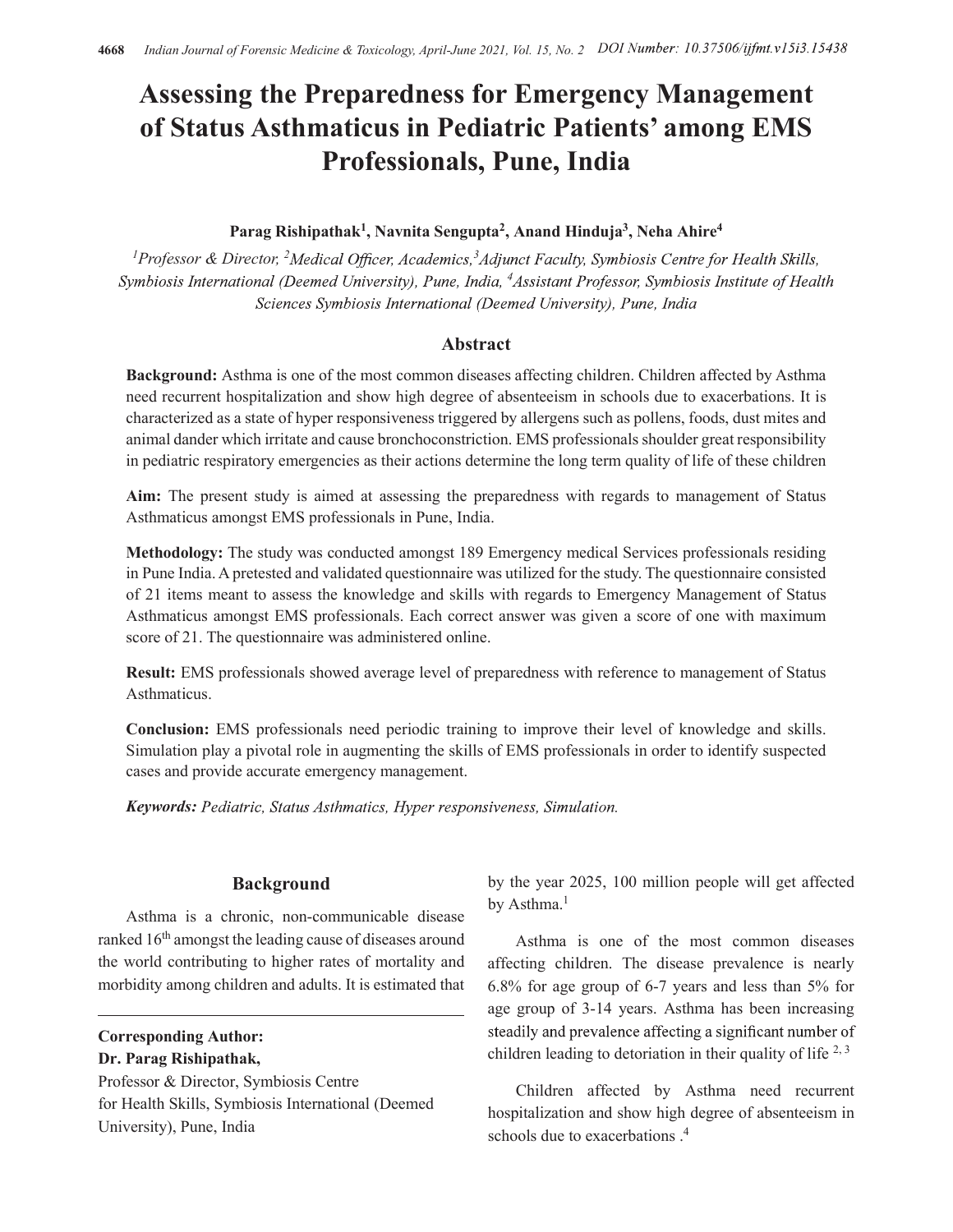Asthma is a state of hyper responsiveness triggered by allergens such as pollens, foods, dust mites and animal dander which irritate and cause bronchoconstriction. Most frequently change of temperature, cold air, viral infections, exercise and exposure to cigarette smoke can trigger asthma attack .Pediatric patients present with breathlessness and non-productive cough. Significant wheezing may be audible on auscultation of the chest, the child can develop signs of increasing respiratory distress if early intervention is delayed. The child Cn develop severe respiratory distress if early timely intervention is not carried out.  $5, 6$ 

Dharmage e.t al<sup>1</sup> in a study (2019) opined that nathon hysiology childhood asthma can lead to long term impairment of lung function with gross anomaly in airway development and gradual progression to Chronic Obstructive Pulmonary Disease (COPD) along with associated comorbidities like bacterial pneumonia.

A study by Yosef e.t al<sup>7</sup> (2015) found that factors Written and like frequency of attack, night time wakefulness, effect on the daily activities and frequency of exacerbations the completely filled questionnaire in one day by mail. helps in categorizing asthma as controlled, partially controlled or uncontrolled stage.

Emergency Medical Services need to encounter cases of severe Asthma presenting as Status Asthmaticus. A study by Amorha e.t al<sup>8</sup> (2018) recommended that health care professionals should have adequate knowledge on quality of management and lifestyle of the Asthmatic patient to restrict the Asthma to the controlled stage. Status Asthmaticus occurs due to repeated exposure to triggering factors in the uncontrolled stage. Although asthma can't be cured yet episodes of Status Asthmaticus can be prevented by implementation of proper management guidelines. The preventive drugs indicated in uncontrolled asthmatic are grossly underutilized.

A study by Almutawa e.t al<sup>9</sup> (2014) stated that Health care professionals show low adherence to guidelines of asthma management.

EMS professionals shoulder great responsibility in pediatric respiratory emergencies as their actions determine the long term quality of life of these children<sup>10</sup>.

The present study is aimed at assessing the

preparedness with regards to management of Status Asthmaticus amongst EMS professionals in Pune, India.

### Methodology

The study was conducted amongst 189 Emergency medical Services professionals residing in Pune India. A pretested and validated questionnaire developed by Aziz e.t al<sup>5</sup> was utilized for the study.

The questionnaire consisted of 21 items meant to assess the knowledge and skills with regards to Emergency Management of Status Asthmaticus amongst EMS professionals. 6 items tested the knowledge on pathophysiology, 4 items on symptomatology and 11 items on the management. Of the 21 items, 14 required binary responses while 7 items were multiple choice questions with one or more correct option. Each correct answer was given a score of one with maximum score of 21. The questionnaire was administered online. by, 4 items on symptomatology and 11<br>management. Of the 21 items, 14 required<br>sess while 7 items were multiple choice<br>h one or more correct option. Each correct<br>iven a score of one with maximum score of<br>ionnaire was admini

Table 1. Demographic Data Distribution:

| ad to long term impairment of<br>nomaly in airway development<br>on to Chronic Obstructive<br>PD) along with associated co-<br>pneumonia.                                                        | items on the management. Of the 21 items, 14 required<br>binary responses while 7 items were multiple choice<br>questions with one or more correct option. Each correct<br>answer was given a score of one with maximum score of<br>21. The questionnaire was administered online.                                   |                |  |
|--------------------------------------------------------------------------------------------------------------------------------------------------------------------------------------------------|----------------------------------------------------------------------------------------------------------------------------------------------------------------------------------------------------------------------------------------------------------------------------------------------------------------------|----------------|--|
| t al <sup>7</sup> (2015) found that factors<br>night time wakefulness, effect<br>ad frequency of exacerbations<br>sthma as controlled, partially<br>d stage.<br>Services need to encounter cases | Written and informed consent was taken by the EMS<br>professionals. The participants were asked to submit<br>the completely filled questionnaire in one day by mail.<br>Responding to all the items in the questionnaire was<br>mandatory. All the 189 EMS professionals submitted the<br>duly filled questionnaire. |                |  |
| ting as Status Asthmaticus. A<br>2018) recommended that health                                                                                                                                   | The data collected was tabulated and statistically<br>analyzed using SPSS version 23.0.                                                                                                                                                                                                                              |                |  |
| have adequate knowledge on<br>and lifestyle of the Asthmatic                                                                                                                                     | <b>Table 1. Demographic Data Distribution:</b>                                                                                                                                                                                                                                                                       |                |  |
| sthma to the controlled stage.                                                                                                                                                                   | Sex                                                                                                                                                                                                                                                                                                                  | Number $(\% )$ |  |
| rs due to repeated exposure to<br>uncontrolled stage. Although                                                                                                                                   | Male                                                                                                                                                                                                                                                                                                                 | 138 (73%)      |  |
| episodes of Status Asthmaticus                                                                                                                                                                   | Female                                                                                                                                                                                                                                                                                                               | 51 $(27%)$     |  |
| implementation of proper                                                                                                                                                                         | Age                                                                                                                                                                                                                                                                                                                  | Number $(\% )$ |  |
| The preventive drugs indicated<br>are grossly underutilized.                                                                                                                                     | $<$ 30 years                                                                                                                                                                                                                                                                                                         | $174(92.1\%)$  |  |
| e.t al <sup>9</sup> (2014) stated that Health                                                                                                                                                    | $>30$ years                                                                                                                                                                                                                                                                                                          | $15(7.9\%)$    |  |
| ow adherence to guidelines of                                                                                                                                                                    | Qualification                                                                                                                                                                                                                                                                                                        | Number $(\%)$  |  |
|                                                                                                                                                                                                  | <b>BAMS</b>                                                                                                                                                                                                                                                                                                          | 99 (52.4%)     |  |
| shoulder great responsibility                                                                                                                                                                    | <b>BHMS</b>                                                                                                                                                                                                                                                                                                          | 82 (43.4%)     |  |
| emergencies as their actions                                                                                                                                                                     | Others                                                                                                                                                                                                                                                                                                               | $8(4.2\%)$     |  |
| ality of life of these children <sup>10</sup> .                                                                                                                                                  | Experience                                                                                                                                                                                                                                                                                                           | Number $(\% )$ |  |
| Aim                                                                                                                                                                                              | $< 1$ year                                                                                                                                                                                                                                                                                                           | 94 (49.7%)     |  |
| is aimed at assessing the                                                                                                                                                                        | $> 1$ year                                                                                                                                                                                                                                                                                                           | 95 (50.3%)     |  |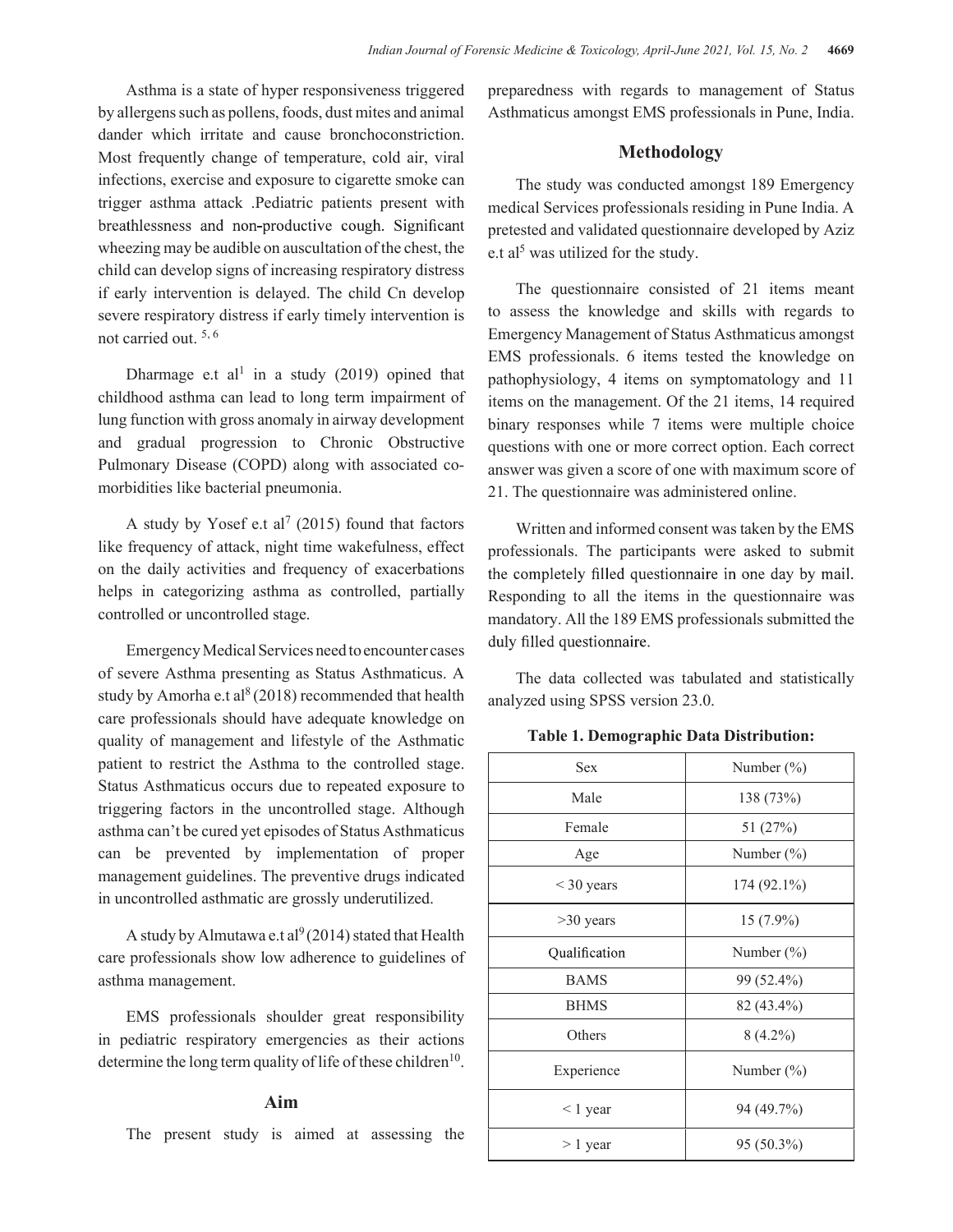

# Fig 1. Percentage of mean score distribution

### Table.2 Preparedness assessment score

| Total Mean Score          | 14.9 |
|---------------------------|------|
| <b>Standard Deviation</b> | 3.05 |

As depicted in fig  $1 \&$  table 2, EMS professionals showed average level of preparedness with reference to management of Status Asthmaticus. The poorest score were obtained on the items testing symptomatology knowledge. Fairly high scores were obtained on the items testing the skills and knowledge regarding management aspects.

### **Discussion**

Pediatric uncontrolled Asthma presenting as Status Asthmaticus is a life threatening disease with significant impact on the long term quality of life of the child. EMS professionals are generally more focused on cardiac and trauma emergencies among adults, hence various studies testing their knowledge and skills on the management of case based vignettes and high fidelity simulation cardiac and trauma emergencies yield fairly high scores. The scores obtained in the present study are as best average and reflect the lack of prioritization on pediatric respiratory emergencies in the EMS curricula and onthe-job training. The abysmally low scores obtained on

the items pertaining to knowledge of symptomatology are alarming. They point towards the fact that EMS professionals are not equipped to identify suspected cases of Status Asthmaticus, cases of controlled Asthma and the possible complications. Failure to do so can adversely affect the clinical condition of a child suffering from the disease.

The score obtained on items pertaining to emergency management and rehabilitation are encouraging. This indicates that EMS professionals can manage diagnosed cases of Status Asthmaticus astutely.

The importance of continued medical education cannot be over emphasized. Practical sessions using mannikins can positively reinforce the knowledge and skill sets required in effectively handling cases of Status Asthmaticus in pediatric patients.

### Result